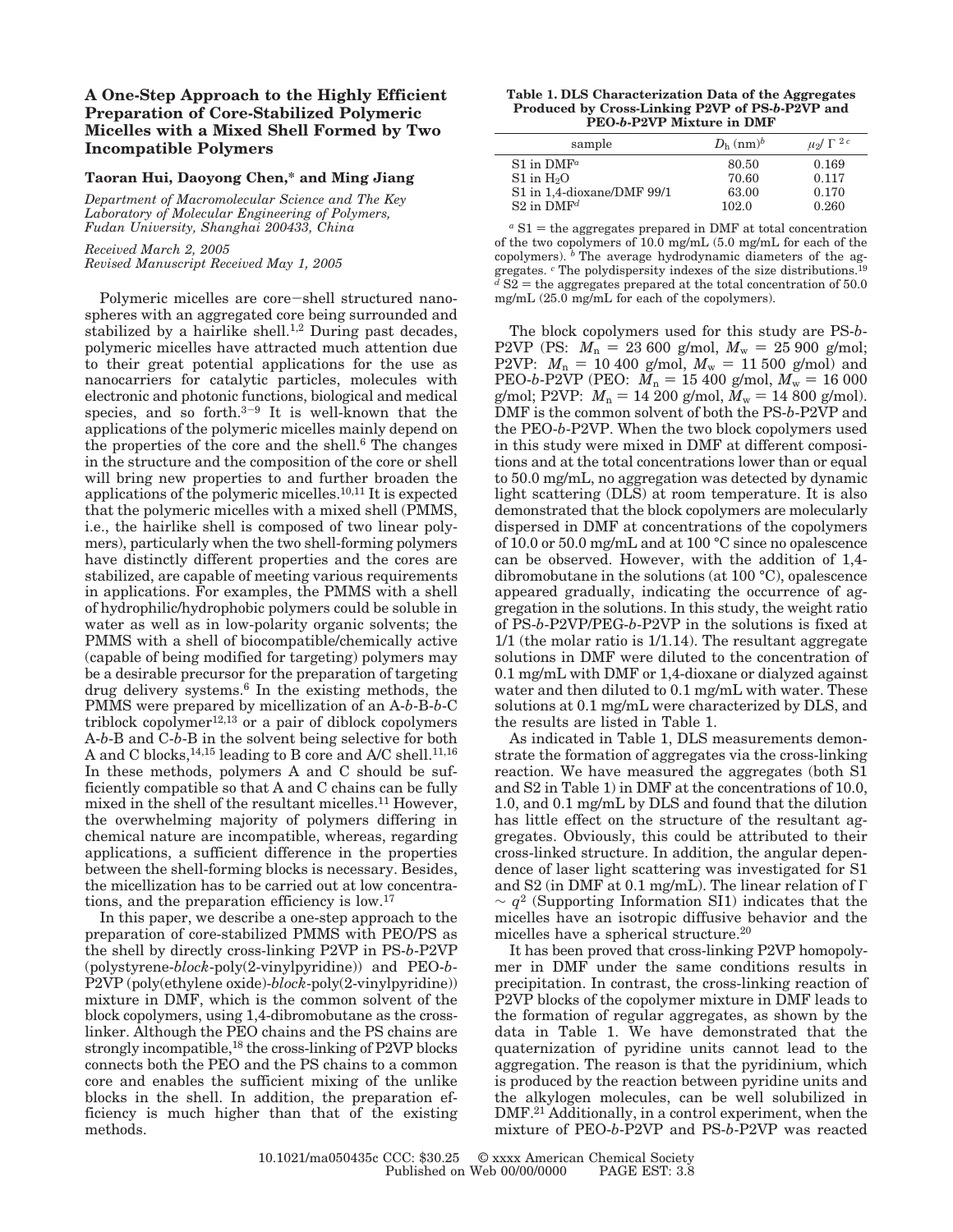with 1-bromobutane in DMF under the identical conditions, no aggregation was detected by DLS. Therefore, we conclude that it is the cross-linking reaction that forces the aggregation of P2VP block chains and drives the formation of the aggregates. We have demonstrated in our previous study<sup>21</sup> that during the cross-linking reaction the cross-linked block chains are forced to aggregate to form the core, while the un-cross-linkable block chains will adjust their conformation to stretch out to surround the core, forming the shell.<sup>21</sup> Therefore, in this case, the core should be formed by cross-linked P2VP block chains and the shell by PEO and PS chains. This conclusion is demonstrated by the behaviors of the resultant aggregates in the selective solvents and the morphology observed by TEM.

The solution of the aggregates in water was obtained by dialyzing the aggregate solution in DMF (S1, at the concentration of 10.0 mg/mL) against water. Although the water is the solvent for PEO but nonsolvent for PS, it is found that the as-prepared aggregates can be welldispersed in water, and no precipitates were detected after storing the sample for ca. 4 months. DLS measurements exhibit that both the average hydrodynamic diameters  $\langle D_{h} \rangle$  of the aggregates and the PDI in water are less than those in DMF (Table 1), indicating the individual dispersion of the resultant PMMS and no further aggregation between the aggregates occurring due to the change of the solvent from DMF to water (Supporting Information, SI2). The fact that no precipitates were observed in the aqueous solution makes us believe that each of the aggregates should have enough PEO chains in the shell, as the aggregates with PS alone as the shell will precipitate in water.

The aggregate solution in 1,4-dioxane was prepared by diluting the solution in DMF (S1, at the concentration of 10.0 mg/mL) by 1,4-dioxane to the concentration of 0.1 mg/mL. Since the volume ratio of 1,4-dioxane/ DMF in the resultant solvent mixture is 99/1, the behaviors of the aggregates should be similar to those in pure 1,4-dioxane (hereafter, we will use 1,4-dioxane instead of 1,4-dioxane/DMF (99/1) for simplicity). It is demonstrated that the aggregates can also be welldispersed in 1,4-dioxane, which is the solvent for PS chains but nonsolvent for PEO chains. No precipitates were observed after storing the solution for months as well. In this solution, the  $\langle D_{h} \rangle$  of the aggregates is less than the value in DMF, and the PDI is comparable to that of the aggregates in DMF (Table 1), indicating the individual dispersion of the PMMS in 1,4-dioxane. In principle, any aggregates with PEO alone as the shell will precipitate in the solvent, so it is believed that each of the aggregates should be with enough PS chains in its shell. Therefore, with the behaviors of the aggregates in 1,4-dioxane and in water being considered, each individual aggregate should have both PS chains and PEO chains in the shell. The cross-linking reaction leads to the formation of PMMS with a PS/PEO mixed shell. According to the mechanism regarding the formation of core-shell nanoparticles, the core should be formed by the cross-linked P2VP block chains.<sup>21</sup> This is consistent with our TEM observations.

It is imaginable that, in the selective solvents, the behaviors of the PMMS should depend on the initial mixing state (i.e., in a shell of an as-prepared PMMS, whether or not the PEO and PS chains are randomly attached to the common core) of the two shell-forming blocks since the core is cross-linked and the shell**Scheme 1. Schematic Description of the Formation of PMMS by This Approach and the Change in the Conformation of the Shell-Forming Polymer Chains in the Selective Solvents**



forming chains are tethered on the core. The fact that in each of the selective solvents the as-prepared PMMS are individually dispersed makes us think that in the selective solvents the majority of insoluble polymer chains collapse by contracting radially so that they can be surrounded and protected by the soluble ones. This reflects that the PEO chains and PS chains are fully mixed (i.e., the shell-forming blocks' chains are randomly attached to the core) in the shell (Scheme 1). The reason is that if the PEO chains and the PS chains were separately attached to different regions of the core, the PMMS would tend to behave like an "amphiphilic Janus micelle" in the selective solvents; i.e., they will further associate with a very low critical association concentration.22 The conclusion is further supported by our TEM observations as well.

TEM observations indicate that the cross-linking reaction leads to the formation of the spherical aggregates, whereas the copolymer mixture in DMF without being treated with the cross-linker does not show any regular aggregates (Supporting Information SI3). In the TEM images, the aggregates deposited from the solution in DMF show an average diameter about 40 nm, which is much less than the value in DMF by DLS. However, after being stained by  $RuO<sub>4</sub>$ , the diameter is increased to ca. 80 nm (Supporting Information, SI4), close to the  $\langle D_{h} \rangle$  listed in Table 1. The difference between the diameters of the aggregates before and after the staining indicates the core-shell structure of the aggregates. The PS/PEO mixed shell without staining has insufficient contrast to be viewed by TEM, whereas the core formed by 1,4-dibromobutane crosslinked P2VP chains contains bromide atoms and has enough contrast to be viewed in TEM images. Therefore, the size observed in the TEM images of the aggregates without staining (Figure 1a) represents the size of the core. However, after being stained by  $RuO<sub>4</sub>$ , the shell becomes visible in the TEM images.23 The 80 nm should be the size of the aggregates.

Taking a shell of the as-prepared PMMS into account, we expected that, when the PMMS were dried, the PEO chains and PS chains in the mixed shell would have a distinct phase separation whether or not the PEO chains and PS chains are fully mixed in the shell, since the interaction parameter  $(\chi N; 25 \text{ °C})$  between the PEO chains and the PS chains is estimated to be as large as 37.24 It is reported that both PS chains and PEO chains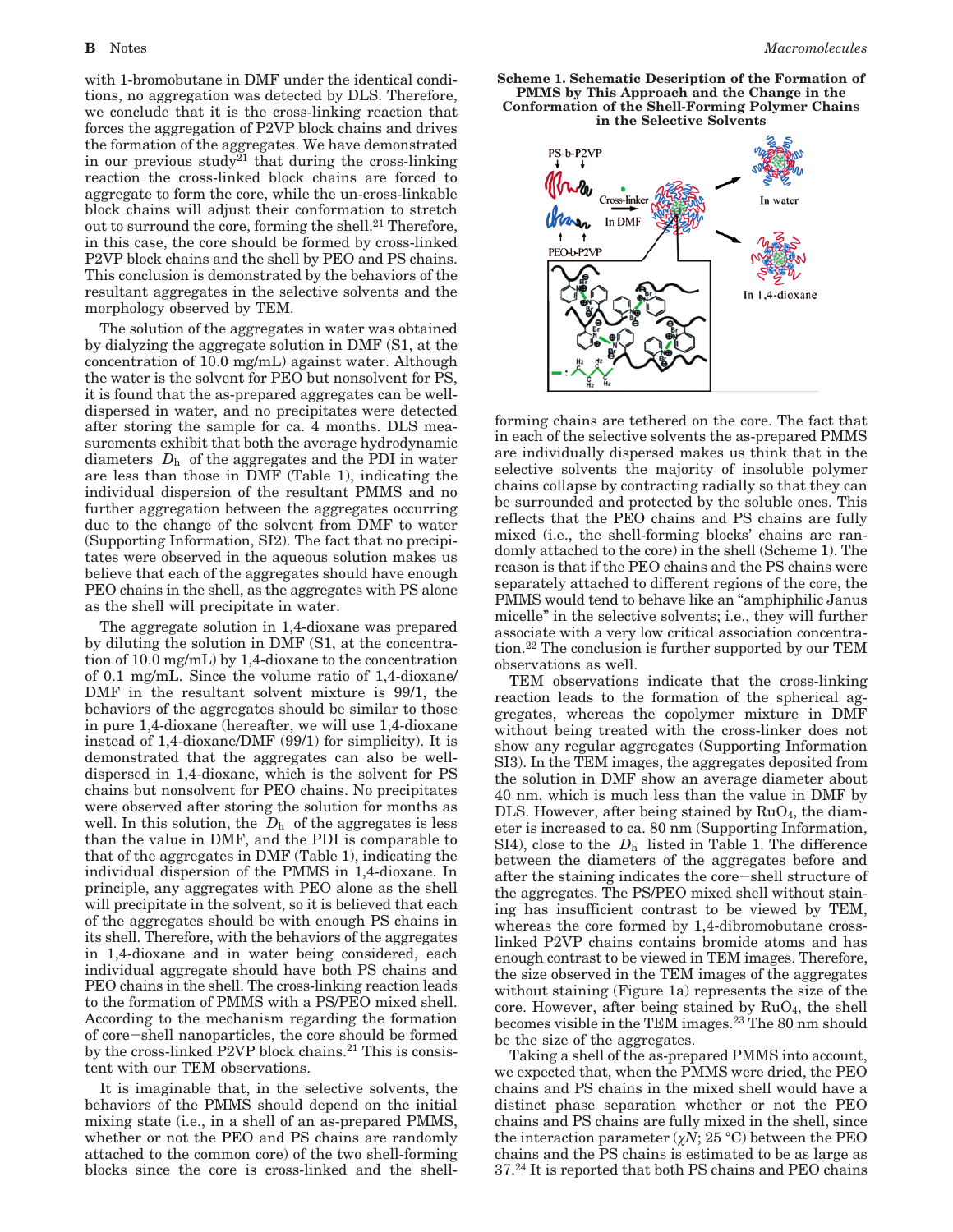

**Figure 1.** TEM images of the PMMS deposited from the solution in DMF: (a) the aggregates without staining; (b) stained by  $RuO<sub>4</sub>$ ; (c) the stained aggregates with a larger magnification.

can be stained by  $RuO<sub>4</sub>$  and PEO chains are more sensitive to the staining. $23-25$  To observe the phase separation between the PEO chains and the PS chains in the shell of a PMMS, a short time staining procedure (30 min) was applied, which may cause nonuniformity during staining. $24$  However, when the aggregates are deposited on the copper grid from DMF, there seems no clear phase separation observed in the TEM images of the stained aggregates (Figure 1b) when the magnification is not large enough. Nevertheless, the images of these stained aggregates with larger magnifications show a morphology of an interpenetrated structure with the average size of the domains being ca. 2 nm (Supporting Information SI5), as shown in Figure 1c. The domains in black should be the phase of stained PEO chains, and the domains with less contrast should be the PS phase. By carefully checking the images, one can see in each of the particles a percolated network constructed by thin PEO strands. The average size of the domains is much less than that observed in the morphology resulting from the phase separation of a block copolymer. This morphology tells us that in the shell of the as-prepared PMMS the PS chains and PEO chains are fully mixed; i.e., the PEO and PS chains are randomly attached to a common core. Since the core is cross-linked and the shell-forming chains are tethered to the core, the fully mixed PEO and PS chains have no freedom for phase separation into larger domains, rather than, a "fine phase separation" between the PEO chains and the PS chains are observed. Such "fine phase separation" can be observed for a polymer blend when there is specific interaction between the two polymeric components or for a interpenetrated networks (IPN), 26 whereas it has never been reported for a pair of immiscible polymers or a block copolymer with two incompatible blocks.

It should be mentioned that this approach to PMMS is in a mechanism different from that of the existing methods. In this approach, the driving force for the aggregation is the chemical cross-linking reaction so the phase separation during the formation of the PMMS between the two shell-forming polymers (PEO and PS in this case) is restricted. As the result, the chains of the two shell-forming polymers are fully mixed to form the shell of the PMMS although the two polymers are quite incompatible. This fully mixing cannot be realized by the existing methods when the two shell-forming polymers are so incompatible as PEO and PS.

The TEM images of as-prepared PMMS deposited from water or 1,4-dioxane without staining show spherical particles with an average size of ca. 40 nm as well



**Figure 2.** TEM images of (a) the aggregates deposited from water without staining, (b) the aggregates deposited from water negatively stained by phosphate tungstic acid, and (c) the aggregates deposited from 1,4-dioxane stained by RuO4.

(Figure 2a). As mentioned before, this is the size of the core. The aggregates either stained by  $RuO<sub>4</sub>$  or negatively stained by phosphate tungstic acid shown an average size in the TEM images (Figure 2, c and b, respectively) of ca. 60 nm, which are close to the respective values measured by DLS. These are quite expectable. No phase separation can be observed in the shell of the  $RuO<sub>4</sub>$  stained aggregates deposited from either water or 1,4-dioxane in the TEM images with high resolution even the time for staining is controlled. These supports our conclusion that in water or 1,4 dioxane the majority of insoluble polymer chains collapse by contracting radially and are surrounded and protected by the soluble ones; i.e., the outer shell should be formed by pure soluble chains in the selective solvents so no phase separation can be observed.

The cross-linking reaction can be carried out at the total concentrations of the two copolymers up to 50.0 mg/mL, leading to the formation of regular aggregates (S2 in DMF, Table 1), and the characteristics of the aggregates prepared at the concentration of 50.0 mg/ mL are similar to those of the aggregates prepared at 10.0 mg/mL. This is related to the slow aggregation of P2VP chains induced by the cross-linking reaction, as compared with the aggregation of the insoluble chains of a block copolymer in its selective solvent. When the aggregation is slow, even at a high concentration, there is enough time for the shell-forming block chains to disentangle, stretch out, and surround the aggregated block and to play a role as a shield localizing the crosslinking induced aggregation.21

It is noted that the average size of the aggregates formed at 50.0 mg/mL is larger than that produced at 10.0 mg/mL. The explanation is given in the Supporting Information (SI6).

In conclusion, this paper describes a one-step approach to core-stabilized polymeric micelles with PS/ PEO as the mixed shell and cross-linked P2VP chains as the core by directly cross-linking P2VP blocks in the solutions of PEO-*b*-P2VP and PS-*b*-P2VP mixture in their common solvent DMF. This approach has two advantages over the existing methods: (1) the corestabilized PMMS can be prepared by one step and at high solid contents (up to 50.0 mg/mL), so the preparation efficiency is high, and (2) in the shell of the resultant aggregates, PS chains and PEO chains are fully mixed although these two shell-forming polymers are quite incompatible. As a result of the full mixing, the resultant PMMS can be individually dispersed in either water or 1,4-dioxane (water (1,4-dioxane) is the solvent for PEO (PS) chains but the nonsolvent for PS (PEO) chains). Because of the full mixing as well as the